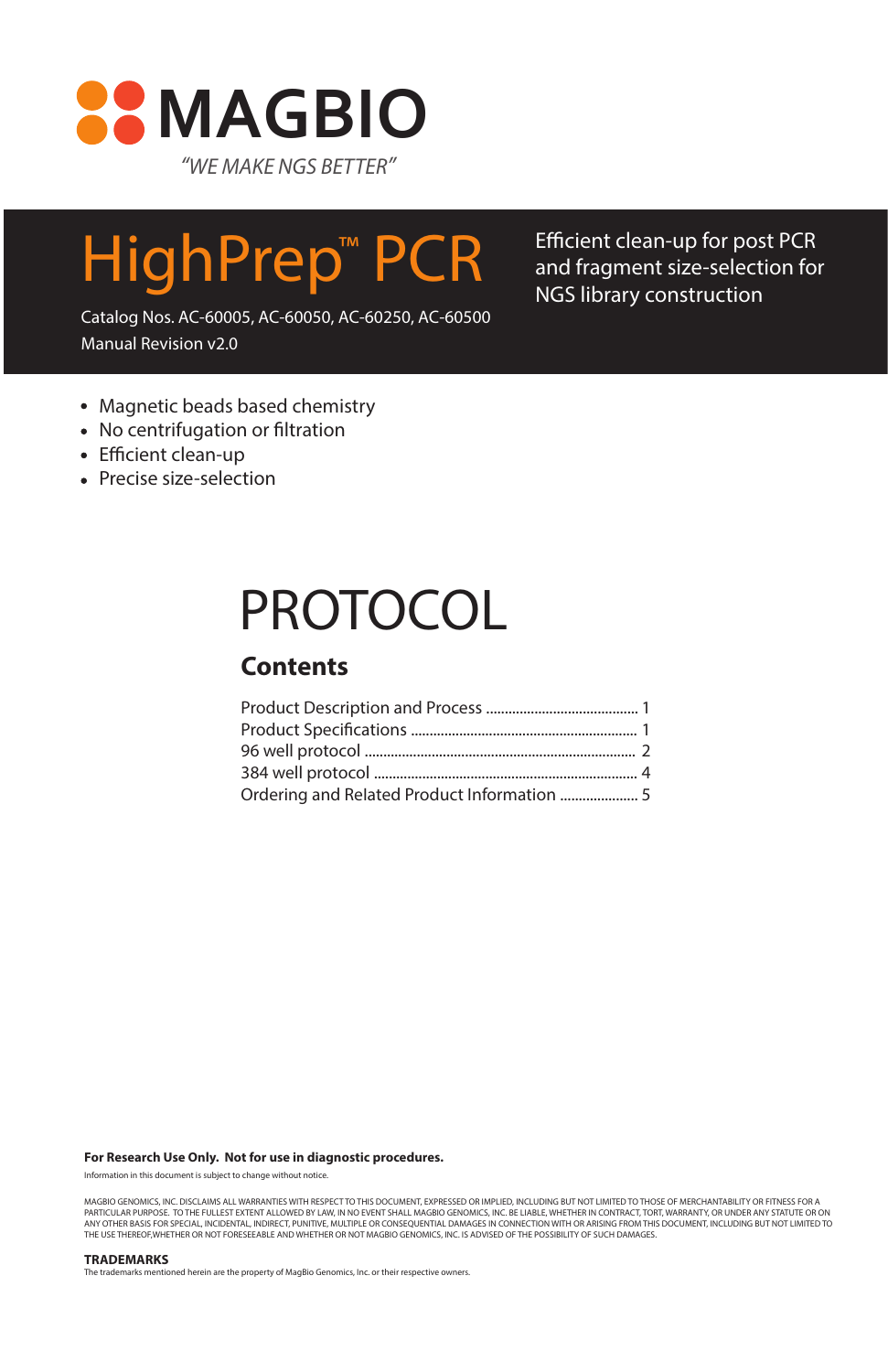#### **Product Description**

The HighPrep™ PCR clean-up system is based on paramagnetic bead technology designed for efficient purification of amplicons and size-selection of DNA fragments in library preparation for NGS. The purification consists of removal of salts, primers, primer-dimers, and dNTPs. DNA fragments are selectively bound to the magnetic bead particles; and highly purified DNA is eluted with low salt elution buffer or water which can be used directly for downstream applications. This protocol can be used for manual procedure as well as guideline for adapting the kit to automated liquid handling instruments. For availability of ready-to-run scripts please contact MagBio Genomics.

Amplicons purified with the HighPrep™ PCR system are ready to be used in the following applications:

- PCR
- Mutation detection and genotyping
- Sequencing (Sanger and Next Generation)
- **Microarrays**
- Restriction enzyme clean-up
- Cloning

#### **Process**

HighPrep™ PCR uses a simple 3 steps procedure: Bind-Wash-Elute. HighPrep™ PCR is added to the PCR reaction sample. The protocol utilizes a magnet plate (magnet stand) for processing the PCR reaction sample. During the process, contaminants and salts are washed off and pure DNA is eluted, ready to be used in subsequent applications.

| <b>Product Number</b> | Description                      | Number of Reactions | <b>Storage Conditions</b> |
|-----------------------|----------------------------------|---------------------|---------------------------|
| AC-60005              | HighPrep <sup>™</sup> PCR - 5 mL | 278                 |                           |
| AC-60050              | HighPrep™ PCR - 50 mL            | 2.778               | $2 - 8^\circ C$           |
| AC-60250              | HighPrep™ PCR - 250 mL           | 13,890              | <b>DO NOT FREEZE</b>      |
| AC-60500              | HighPrep™ PCR - 500 mL           | 27,780              |                           |

#### **Product Specifications**

Number of reactions is based on typical 10μL PCR reaction volume. Volume of HighPrep™ PCR reagent per reaction = 1.8 x (PCR Reaction Volume)

MagBio Genomics, Inc.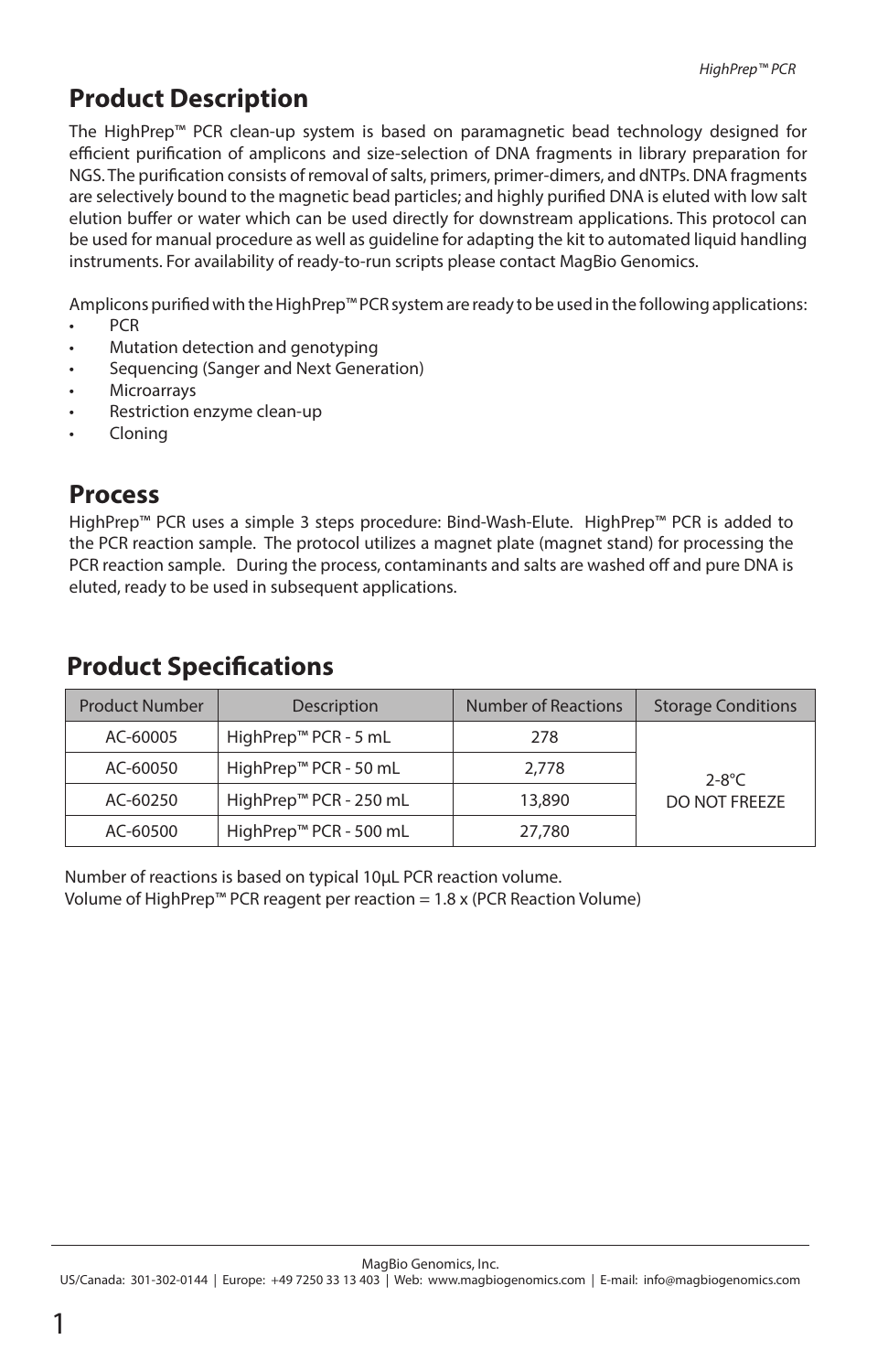#### **Materials Supplied in the Kit**

- HighPrep™ PCR paramagnetic beads solution
- Store at 2-8°C. DO NOT FREEZE. HighPrep™ PCR is stable for 14 months when stored at 2-8°C.
- Thoroughly shake the HighPrep™ PCR reagent to resuspend the beads before use.

#### **Equipment and Reagents to Be Supplied by User:**

- 80% ethanol (Prepared from non denatured ethanol)
- 10mM TRIS-HCL pH 8.0 (DNA Elution)
- Reagent grade water
- 1mM EDTA

#### **Magnet (Stand and Plate):**

For 1.5mL tube format: MagBio MagStand12 - Magnet Stand (1.5ml x 12)

 MagBio Genomics, Inc., Cat# MBMS-12, www.magbiogenomics.com For 96 well format: 96 well cycling plate MagBio Magnetic Separation Device - (96 well microplate format) MagBio Genomics, Inc., Cat# MYMAG-96, www.magbiogenomics.com MagBio Genomics, Inc., Cat# MYMAG-96X www.magbiogenomics.com For 384 well format: 384 magnet plate

**Reaction Plate:**<br>For 96 well format: 96

96 well cycling plate For 384 well format: 384 well cycling plate

### **HighPrep™ PCR clean-up system - 96 well protocol**

**!** Bring the **HighPrep™ PCR** to room temperature for at least 30 min before use.

- 1. Shake thoroughly the **HighPrep™ PCR** reagent to fully resuspend the magnetic beads.
- 2. Transfer PCR reaction to appropriate 96-well plate. For 50 μl reaction, adjust volume using sterile water.
- 3. Add **HighPrep™ PCR** reagent volume according to the PCR reaction. See table below to determine appropriate volume.

| PCR Reaction Volume (µL) | HighPrep <sup>™</sup> PCR Volume at 1.8X (uL)* |
|--------------------------|------------------------------------------------|
|                          |                                                |
| 20                       | 36                                             |
|                          | Qſ.                                            |

\* Formula used to calculate the volume of **HighPrep™ PCR** reagent needed for PCR reaction: HighPrep™ PCR reagent volume per reaction =  $1.8$  X PCR reaction volume.

- 4. Mix the **HighPrep™ PCR** reagent and PCR sample by pipetting up and down 6-8 times.
- 5. Incubate the mixture for 5 minutes at room temperature.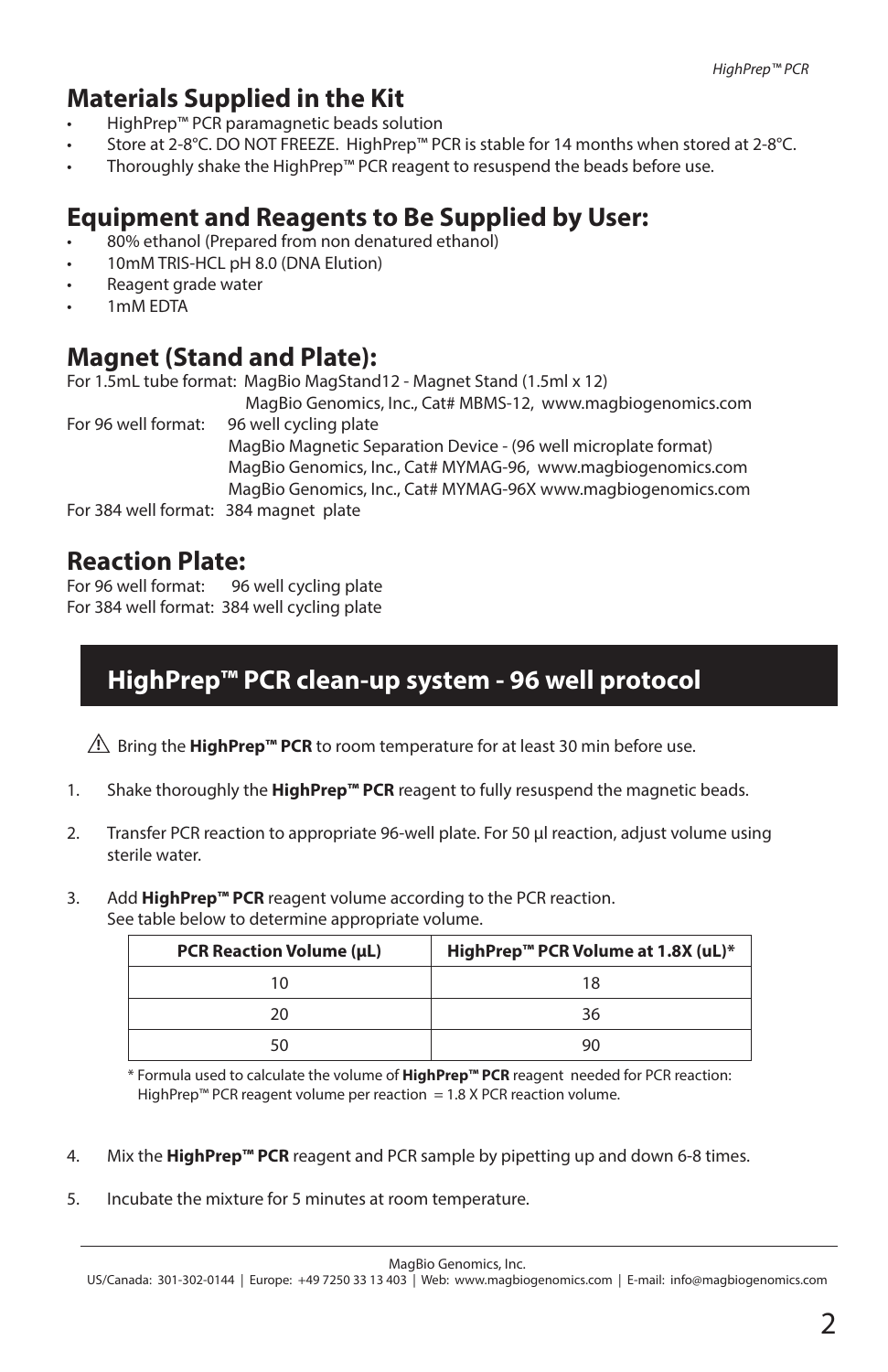- 6. Place the sample plate on the 96 magnetic separation device for 3 minutes or until the solution clears. Beads will pull to the side of the well.
- 7. With the sample plate still on the magnet, remove and discard the supernatant by pipetting.

 $\sqrt{2}$  Do not disturb the attracted beads while aspirating the supernatant.

- 8. With the sample plate on the magnet, add 200 μl of 80% ethanol to each well and incubate for 30 seconds at room temperature.
- 9. With the plate still on the magnet, remove and discard the supernatant by pipetting.
- 10. Repeat steps 8-9 for a total of two 80% ethanol washes.
- 11. Dry the beads by incubating the plate for 10-15 minutes at room temperature with the plate still on the magnetic separation device.

 $\mathbf{i}'$  It is critical to completely remove all traces of alcohol but take caution in not over drying the *beads as this will reduce the yield.*

- 12. Remove the sample plate from the magnetic separation device. Add 40  $\mu$  of elution buffer (reagent grade water, TRIS-HCl pH 8.0 or TE buffer) to each well and pipet up and down 5 times to mix. Prewarming the elution buffer to 55°C can increase the yield.
- 13. Incubate for 2 minutes at room temperature.
- 14. Place the sample plate back on the magnetic separation device and wait 3 minutes or until the magnetic beads clear from the solution.
- 15. Transfer the eluate (cleared supernatant) to a new plate for storage or for subsequent applications.

#### **HighPrep™ PCR clean-up system - 384 Well Format**

- 1. Shake thoroughly the **HighPrep™ PCR** reagent to fully resuspend the magnetic beads.
- 2. Transfer PCR reaction to appropriate 384-well plate. For 50 μl reaction, adjust volume using sterile water.
- 3. Add **HighPrep™ PCR** reagent volume according to the PCR reaction. See table below to determine appropriate volume.

| <b>PCR Reaction Volume (µL)</b> | HighPrep <sup>™</sup> PCR Volume at 1.8X<br>$(uL)^*$ |
|---------------------------------|------------------------------------------------------|
|                                 | a                                                    |
|                                 | 12.6                                                 |

\* Formula used to calculate the volume of HighPrep™ PCR reagent needed for PCR reaction: HighPrep™ PCR reagent volume per reaction =  $1.8$  X PCR reaction volume.

MagBio Genomics, Inc.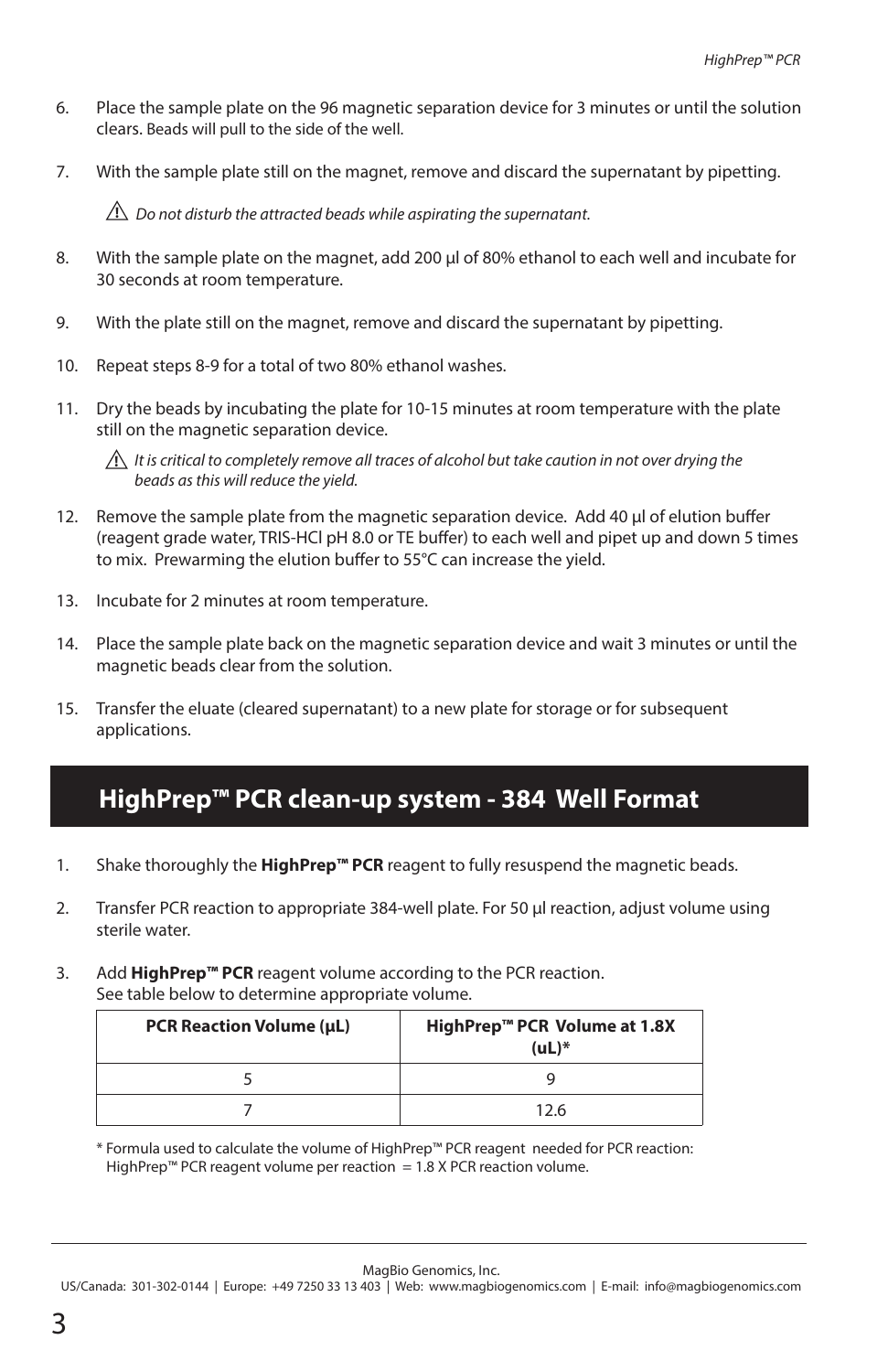- 4. Mix the **HighPrep™ PCR** reagent and PCR sample by pipetting up and down 6-8 times.
- 5. Incubate the mixture for 5 minutes at room temperature.
- 6. Place the sample plate on the 384 magnetic separation device for 2 minutes or until the solution clears. Beads will pull to the side of the well.
- 7. With the sample plate still on the magnet, remove and discard the supernatant by pipetting.

 $\triangle$  Do not disturb the attracted beads while aspirating the supernatant.

- 8. With the sample plate on the magnet, add 30 μl of 80% ethanol to each well and incubate for 30 seconds at room temperature.
- 9. With the plate still on the magnet, remove and discard the supernatant by pipetting.
- 10. Repeat steps 8-9 for a total of two 80% ethanol washes.
- 11. Dry the beads by incubating the plate for 3-5 minutes at room temperature with the plate still on the magnetic separation device.

 $\mathbf{i}\setminus\mathbf{j}$  It is critical to completely remove all traces of alcohol but take caution in not over drying the *beads as this will reduce the yield.*

- 12. Remove the sample plate from the magnetic separation device. Add 30  $\mu$ l of elution buffer (reagent grade water, TRIS-HCl pH 8.0 or TE buffer) to each well and pipet up and down 5 times to mix. Prewarming the elution buffer to 55°C can increase the yield.
- 13. Incubate for 2 minutes at room temperature.
- 14. Place the sample plate back on the magnetic separation device and wait 2 minutes or until the magnetic beads clear from the solution.
- 15. Transfer the eluate (cleared supernatant) to a new plate for storage or for subsequent applications.

#### **DNA Size-Selection**

To obtain a custom protocol for DNA size-selection of a specific fragment size, contact support@magbiogenomics.com.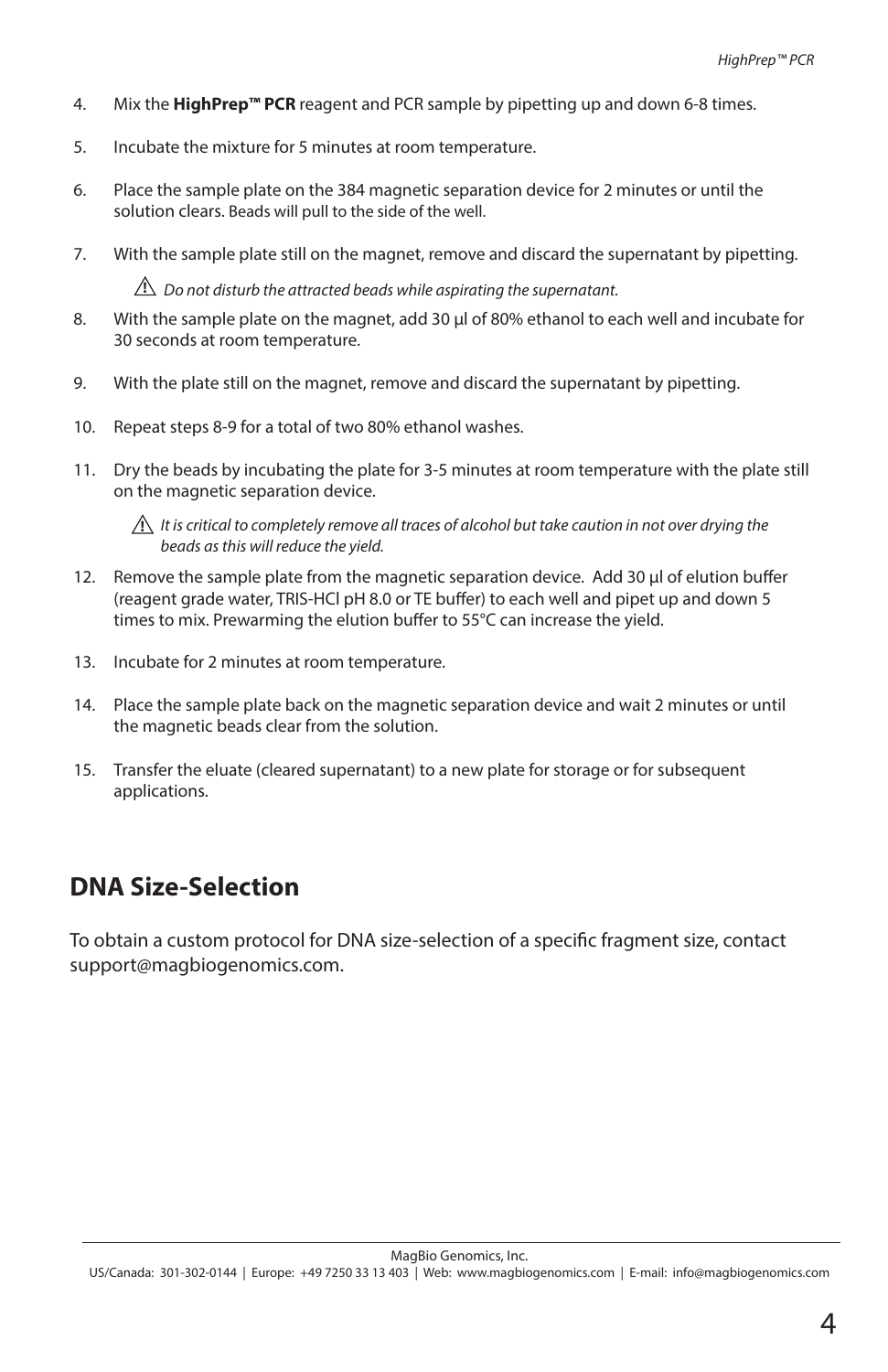## **Ordering and ReIated Product Information**

#### **Post PCR and Next Gen library prep clean-up system**

| <b>Catalog No.</b> | Product                                  |
|--------------------|------------------------------------------|
| RC-90005           | HighPrep <sup>™</sup> RNA Elite (5 mL)   |
| RC-90050           | HighPrep <sup>™</sup> RNA Elite (50 mL)  |
| RC-90250           | HighPrep <sup>™</sup> RNA Elite (250 mL) |
| RC-90500           | HighPrep™ RNA Elite (500 mL)             |

#### **Whole blood stabilization tubes**

| <b>Catalog No.</b> | Product                         | <b>Description</b>                                      |
|--------------------|---------------------------------|---------------------------------------------------------|
| BS-CF10-100        | Blood STASIS-ccfDNA 9 mL (100)  | 100 tubes: 2 ml Additive, 7 ml blood draw<br>volume     |
| BS-CF6-100         | Blood STASIS-ccfDNA 6 mL (100)  | 100 tubes: 1.5 ml Additive, 4.5 ml blood draw<br>volume |
| BS-CF3-200         | Blood STASIS-ccfDNA 3 mL (200)  | 200 tubes: 0.5 ml Additive, 2.5 ml blood draw<br>volume |
|                    |                                 |                                                         |
| BS-DR10-100        | Blood STASIS-DNA/RNA 9 mL (100) | 100 tubes: 2 ml Additive, 7 ml blood draw<br>volume     |
| BS-DR6-100         | Blood STASIS-DNA/RNA 6 mL (100) | 100 tubes: 1.5 ml Additive, 4.5 ml blood draw<br>volume |
| <b>BS-DR3-200</b>  | Blood STASIS-DNA/RNA 3 mL (200) | 200 tubes: 0.5 ml Additive, 2.5 ml blood draw<br>volume |

#### **gDNA Isolation Kit**

| <b>Catalog No.</b> | <b>Product</b>                                  | <b>Description</b>                                                                                                   | <b>Preps</b> |
|--------------------|-------------------------------------------------|----------------------------------------------------------------------------------------------------------------------|--------------|
| HPBTS-D96          | HighPrep <sup>™</sup> Blood & Tissue<br>DNA Kit | Genomic DNA isolation from 20-250 µl of blood,<br>lysate of tissues, mouse tails, cultured cells, or<br>buccal swabs | 96           |
| HPBTS-D96X4        | HighPrep™ Blood & Tissue<br>DNA Kit             | Genomic DNA isolation from 20-250 µl of blood,<br>lysate of tissues, mouse tails, cultured cells, or<br>buccal swabs | 384          |

#### **Magnetic Separation Devices**

| <b>Catalog No.</b><br><b>Description</b> |                                                                 |
|------------------------------------------|-----------------------------------------------------------------|
| MYMAG-96                                 | Handheld Magnetic Separation Device (96 well microplate format) |
| MYMAG-96X                                | Magnetic Separation Device (96 well ring format)                |
| MRMS-12                                  | MagStrip magnetic stand (1.5 mL x 12)                           |
| MBMS-31550                               | 15ml and 50ml magnetic stand combo. (3x15ml and 3x50ml)         |

MagBio Genomics, Inc.

US/Canada: 301-302-0144 | Europe: +49 7250 33 13 403 | Web: www.magbiogenomics.com | E-mail: info@magbiogenomics.com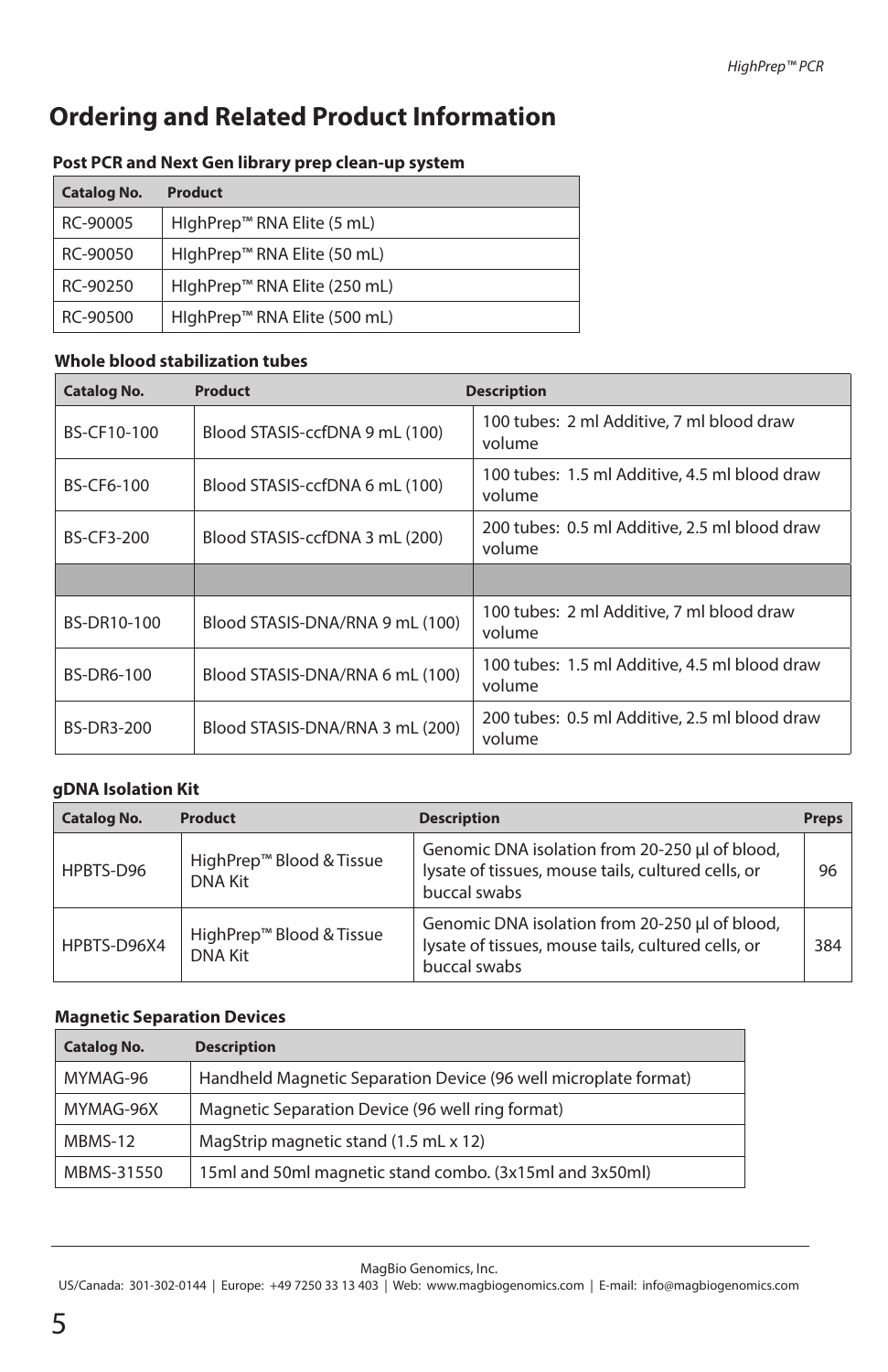*HighPrep™ PCR*